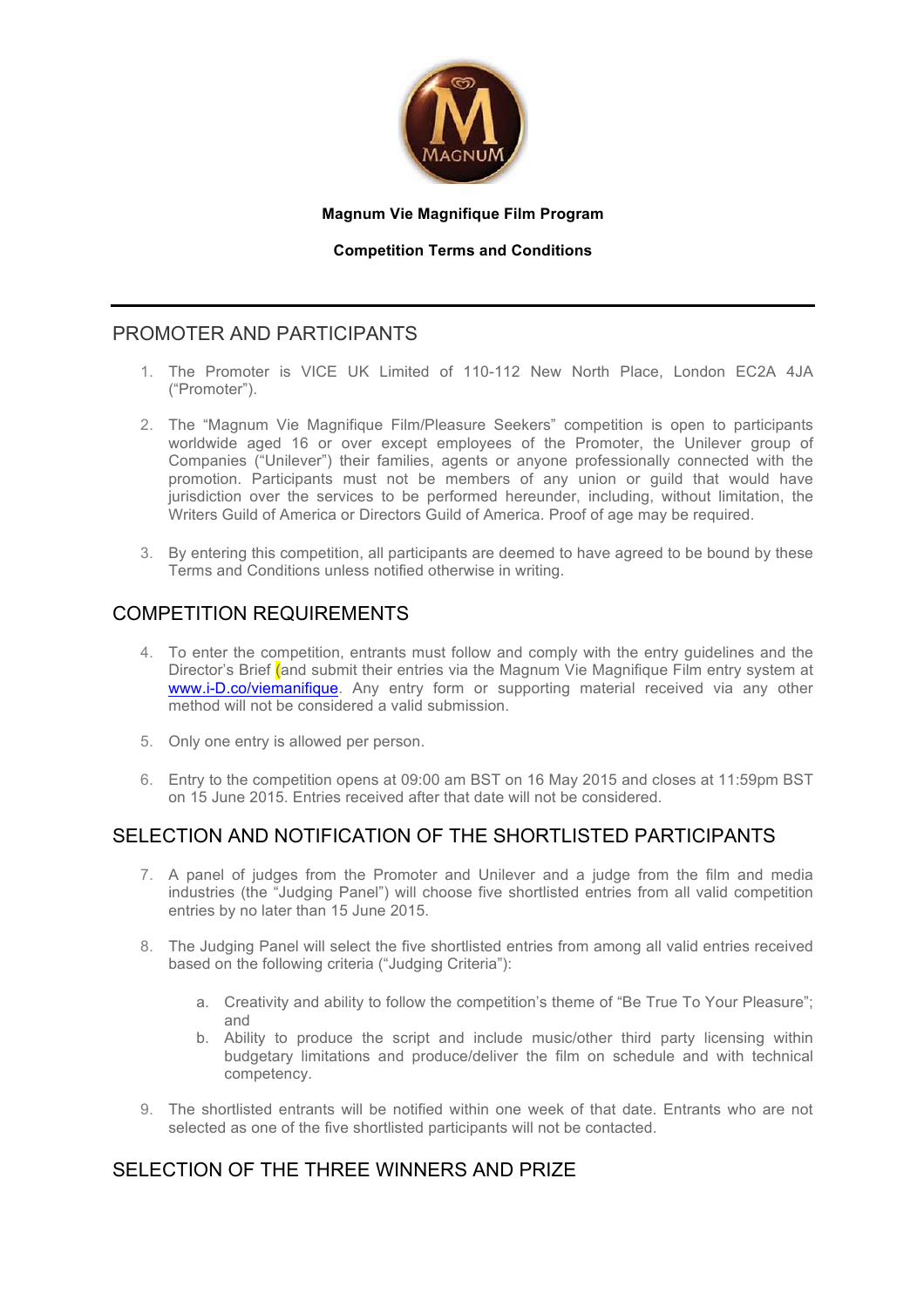

- 10. The Judging Panel shall select three participants from the five shortlisted entries it judges to be the best from all eligible entries received based on the Judging Criteria (the "Winners"). The three Winners will each be required to develop, produce and deliver an original short film ("Film") which shall be executively produced by the Promoter. An experienced film director appointed by the Promoter shall mentor the winners in the creation of the Film. The Film shall include Unilever materials and/or branding and shall be used to promote Unilever's Magnum "Vie Magnifique" campaign.
- 11. The Winners must submit the rough cut of their Films to the Judging Panel by 14 August 2015 and their final approved Films by 27 August 2015.
- 12. Films must be audio mixed, colour graded and of first rate technical and production quality. If selected, entrants should be ready to submit an HD ProRes file of their film to the Promoter. Additional minimum technical specifications shall be made available to the shortlisted entrants following their selection.
- 13. As a prize, all three shortlisted filmmakers will (subject to condition 23 below) be given funding to produce their Films and the opportunity to receive directorial and production advice from the director Xavier Dolan (or another director in the event he is unavailable) in respect of their Films.
- 14. The prize cannot be exchanged or transferred by the winner and cannot be redeemed for any other prize.
- 15. The decision of the Judging Panel is final and no correspondence will be entered into over their decision. Names of the Judging Panel are available on request by writing to the Promoter.
- 16. A list of winners will be available by writing to the Promoter no earlier than ten weeks, unless otherwise stated, after the close of the competition. Only the surname, country and state/county of the winners will be disclosed.

## INTELLECTUAL PROPERTY

- 17. Each shortlisted entrant warrants and represents in respect of their Film, that it:
	- a. is original and does not infringe the rights of privacy and publicity, copyright, trademarks or intellectual property rights of any person or organisation;
	- b. is no longer than three minutes in length including titles and credits;
	- c. does not contain any defamatory, abusive, sexually explicit, disparaging or offensive material;
	- d. complies with the OFCOM Broadcasting Code;
	- e. is in English or is subtitled in English;
	- f. does not adversely affect the reputation of Unilever, any of its products and/or the Promoter; and
	- g. has secured all necessary rights or consents of any third parties in the Film (including for music and talent) in order to allow the assignment of the intellectual property and all the usage of the Film as described in these terms and conditions.
- 18. By participating in the competition you hereby assign upon creation all copyright (including present and future copyright) and any other intellectual property rights the Film to Unilever and you acknowledge that Unilever will own all copyright and other intellectual property rights in your Film and will be free to share and adapt it for commercial and promotional purposes,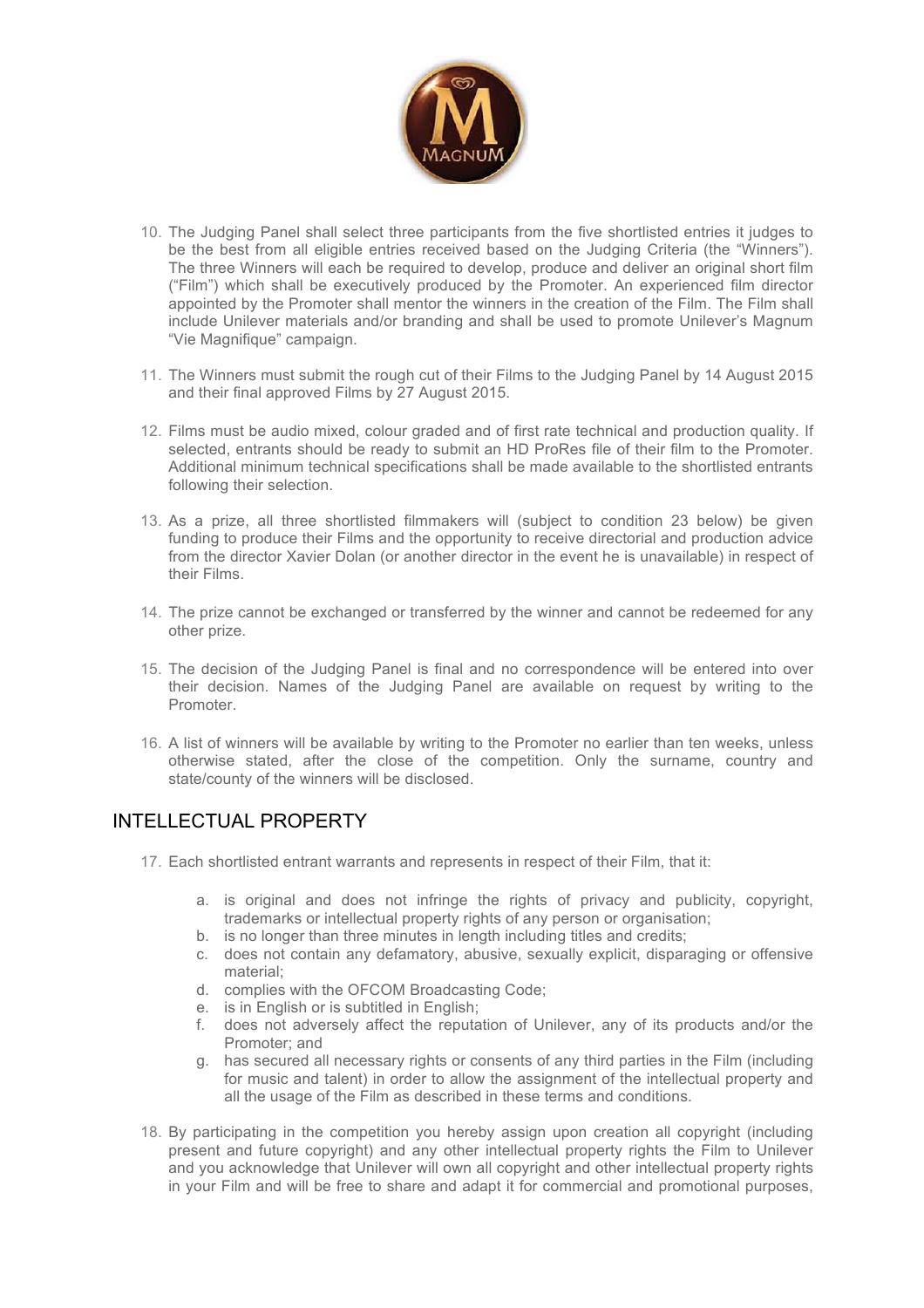

including at public screenings of the film and at film festivals and fashion events. Each shortlisted entrant agrees to waive his or her so-called "moral rights" in the Films and procure the moral rights of any relevant third party are also so waived.

19. You agree and acknowledge that the Promoter may, at any time, require the Winners to execute such documents as may be reasonably necessary to confirm the assignment/waiver of the copyright and other intellectual property rights in their entry as set out in these Terms and Conditions.

## GENERAL TERMS

- 20. The Promoter reserves the right at any time and from time to time to modify or discontinue, temporarily or permanently, the competition with or without prior notice for reasons outside of its control. The Promoter also reserves the right at any time to remove and/or replace any members of the Judging Panel. The decision of the Promoter in all matters under its control is final and binding.
- 21. By entering this competition, entrants agree that the Promoter and/or Unilever (and their related companies) may:
	- a. Upload and display their films on the Promoter's and/or Unilever's websites and any other media in connection with the competition (including any online channels such as YouTube and Facebook); and
	- b. use their names, likenesses, photographs, biography, voice and films (in any medium, including still photographs and films, and on the internet, including any websites hosted by the Promoter, Unilever and their related companies, any online channels such as YouTube and Facebook, in relation to any public screenings of the Films and at film festivals and fashion events) for advertising, publicity and promotional purposes without additional compensation.
- 22. The shortlisted entrants may be required for advertising, publicity and promotional activity and shall participate in such activity on the Promoter and Unilever's reasonable request. The Winners agree to make themselves available to the Promoter between 13 and 26 July 2015 for the purposes of recording a 3-5 minute film profiling each Winner to be directed by the Promoter.
- 23. The Promoter and Unilever reserve the right at any time to remove or disqualify any entrant's Film where it believes in its or their sole discretion that: (i) the Film infringes the rights of any third party; (ii) the entrant has not complied with these Terms and Conditions; (iii) the entrant has failed to obtain any necessary third party consents as set out in these terms and conditions; (iv) in the reasonable opinion of the Promoter and Unilever the Film may negatively affect the reputation of Unilever or any of its brands or products; or (v) in the reasonable opinion of the Promoter and Unilever the Film will not be delivered by the entrant of the quality required within the allotted timeframe.
- 24. Entrants' personal information will be used and processed by the Promoter as data controller to administer the competition in accordance with the Promoter's privacy policy currently located at http://www.vice.com/en\_uk/privacy-policy and in accordance with data protection legislation. By entering the competition, you agree to the collection, retention, usage and distribution of your personal information in order to process and contact you about your competition entry and you agree that the Promoter may pass your details to third parties in connection with the competition for the purposes of administering the competition and any related publicity.